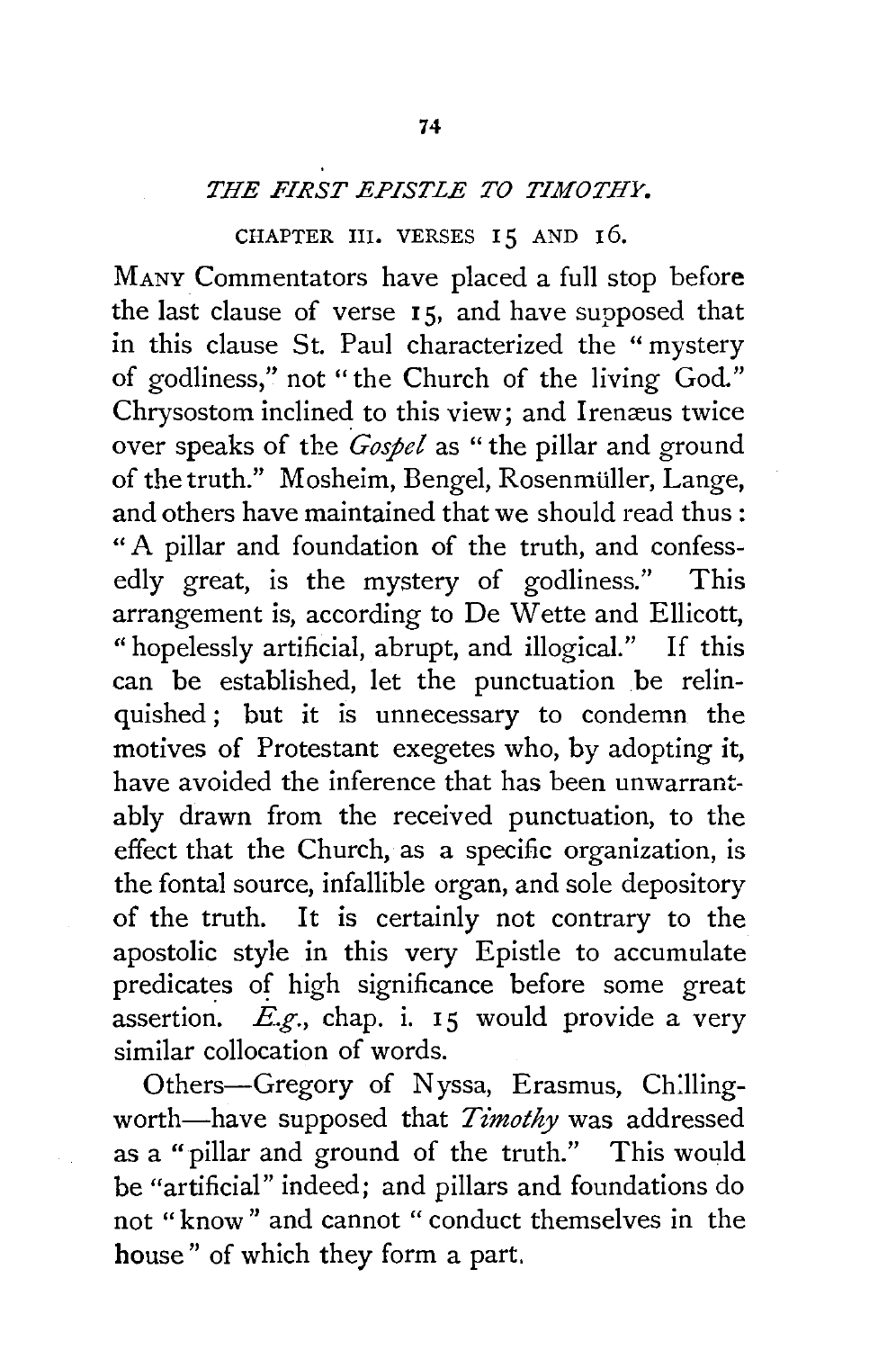. Doubtless the reference to the Church of the living God is the most simple and direct construction. But in what sense? Suicer<sup>1</sup> has given a very exhaustive treatment of the words, quoting abund· antly from Dio Halicarnassus, Plautus, Varro, and many others in proof of the use to which " pillars" were put, shewing how the laws were engraven or suspended on them, for warning, menace, or instruction. Temples, as we know, were richly adorned with pillars. The famous Temple of Artemis was enriched with costly monoliths, the gifts of kings: and the Temple of Jerusalem with the columns cf Jachin and Boaz, at the spot where the kings were customarily proclaimed. Moreover, to these columns were sometimes due the stability as well as the beauty of the fabric. If this were in the writer's mind, the image here used represents the Church to be the stability and beauty of the truth, not the truth to be the stability and beauty of the Church. The assertion amounts to this,-that the Church is the " resting-place" and the " support" of the truth, that it provides the noblest means of exhibiting the truth to the world. Now, in the previous verse, the Church of God has been described as a dwellingplace of the living God; and, according to the construction of the old temples, there was a house within a house. Just as the  $\nu a\delta s$ , or shrine, gave all its meaning and sanctity to the larger enclosure called the  $i\epsilon_{\rho\delta\nu}$ , so the Apostle treats " the truth" as a beautiful fabric, a vast temple, which is strengthened and supported and adorned by "a pillar and foundation," which is in itself a "house of God."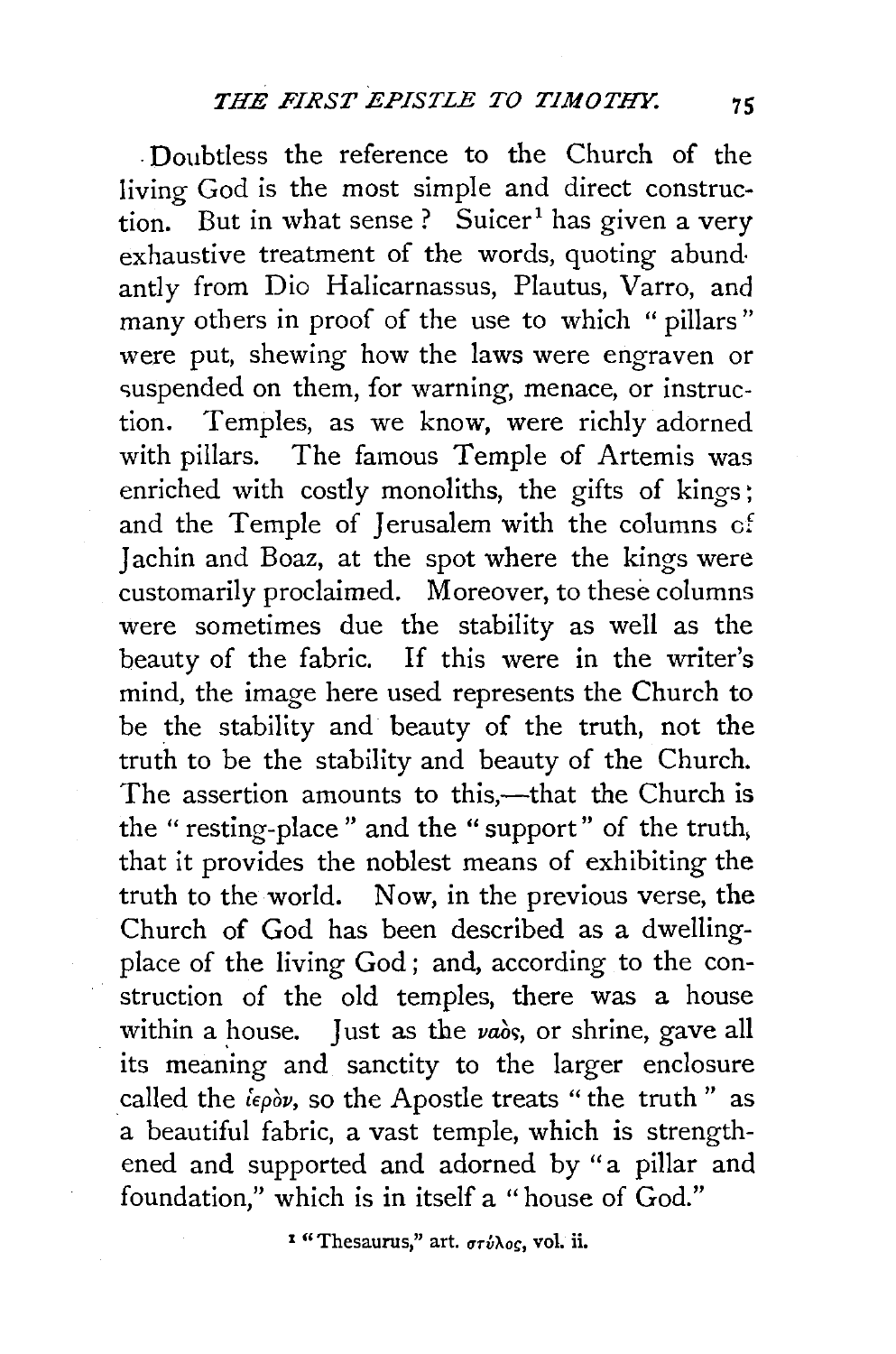The illustration not only gives a lofty function to the Church, but supplies a test for its every claim. Truth is not the objective fact itself, but the experience and expression by true men of such fac s. Truth cannot ultimately reside in the form of texts or creeds, in dead languages, symbols, or formulæ; it must enter into human consciousness, be a living experience, find expression in character and action, and reveal itself in worship, love, and obedience. If scientific truth, as the sum total of what is known of Nature, were looked at as a great temple of beautiful and complicated form, the entire congregation of scientific men would be the pillar and ground of such a temple. If science were buried in formulæ, and did not live in active thoughtful men, it would soon become utterly corrupt and valueless. If those who professed to embody it and develop it became unfaithful to the truth, were actuated by false motives and selfish ends, or party-spirit ; if some close corporation of *savans* should profess to monopolize all truth, and repudiate every method of reaching it except that which has received their own imprimatur ; then those who are more faithful to it than they would become in their turn "the pillar and ground of such truth."

We have the means of knowing what the truth of God is independently of the decisions or developments of any particular society. Should any community defile, overlay, undermine, emasculate "the truth," then such a community is not the Church of the living God. The Church of God as a distinct organization was, alas! unfaithful to God's truth in the days of the Apostles, and such unfaithfulness to her high function has not been confined to the apostolic age.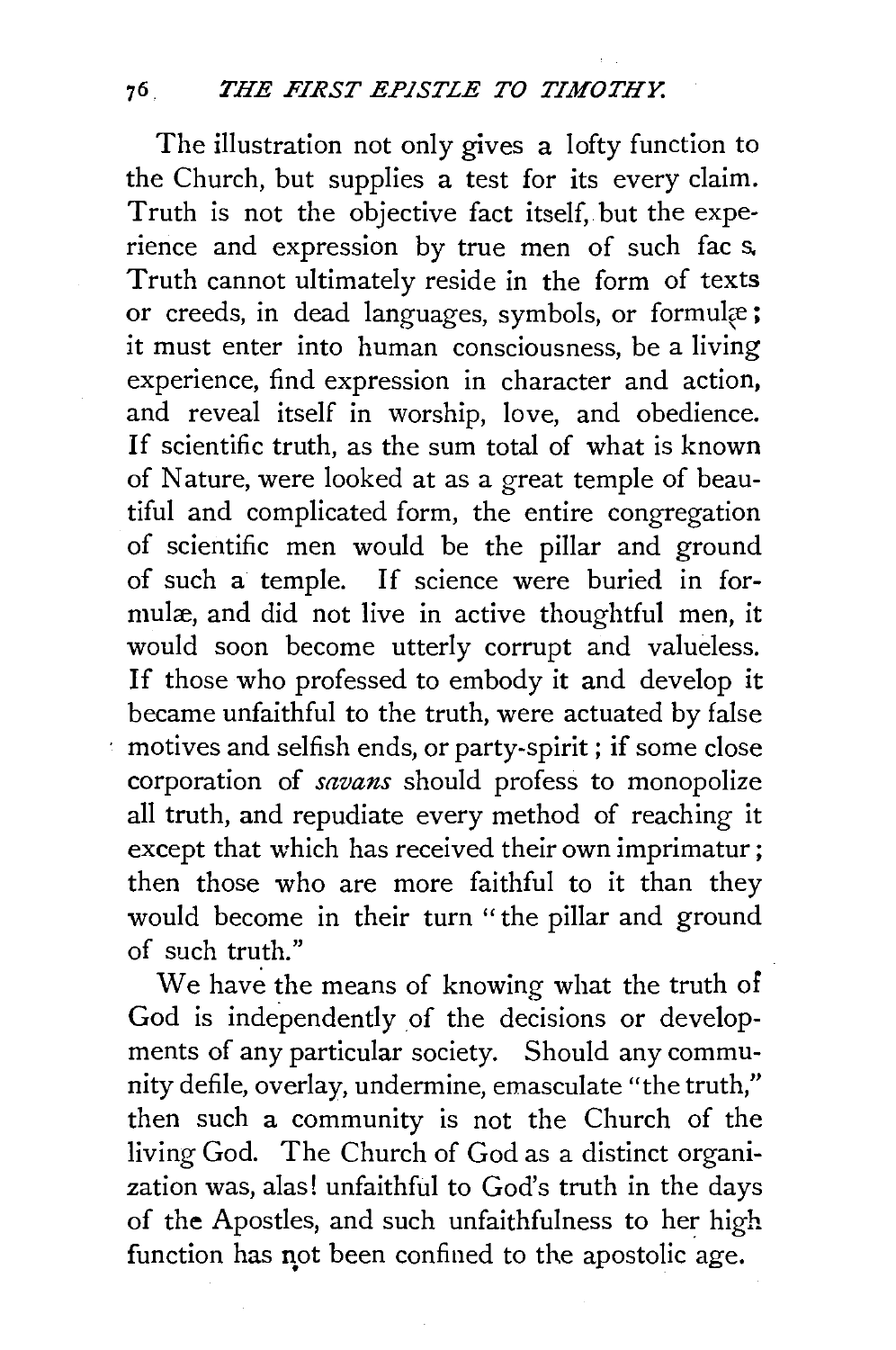$Verse$   $16.$ —AND: the  $\kappa a\ell$  brings forward the climacteric expression, by which a full reason is offered for Timothy's faithfulness. The truth to which the Church is the witness is nothing less than the sublime Fact and Person, in whom all things consist, who is *the Truth and the Life* of all things.

And confessedly great is the mystery of godliness. The word  $\delta \mu$ o $\lambda$ o $\gamma$ ov $\mu$ évωs<sup>1</sup> is positive in its meaning, and neither suggests nor repudiates " controversy." High above the strife of parties and the jangling and follies of false teachers, " confessedly great," admitted by all alike to be of prime importance, is this " opened secret of the Divine life," this mystery of godliness.

The next word in the Greek text has occasioned much discussion. The theological heat with which this purely palæographical question was discussed has passed away, and we are learning to deal more patiently and scientifically with the elements of textual criticism. It would far exceed my present purpose or limits to discuss the history or process of the famous controversy, as between  $OC$  and  $\Theta EOC$  in the uncial manuscripts.

The care with which the manuscripts have been examined, to determine the actual reading, amounts, in some instances, to a romance. There can be no doubt now, after the researches of Griesbach, Tischendorf, Alford, Tregelles, Ellicott, and Birch, that  $OC$  is the original reading of the Alexandrian Manuscript. This is affirmed by the majority of the uncial manuscripts, including the Sinaitic.

The reading  $\Theta EOC$  is found in I and K, and in

<sup>&</sup>lt;sup>1</sup> Suicer, "Thesaurus," *sub voce*, shews, by great accumulation of evidence, this usage in the later Greek writers.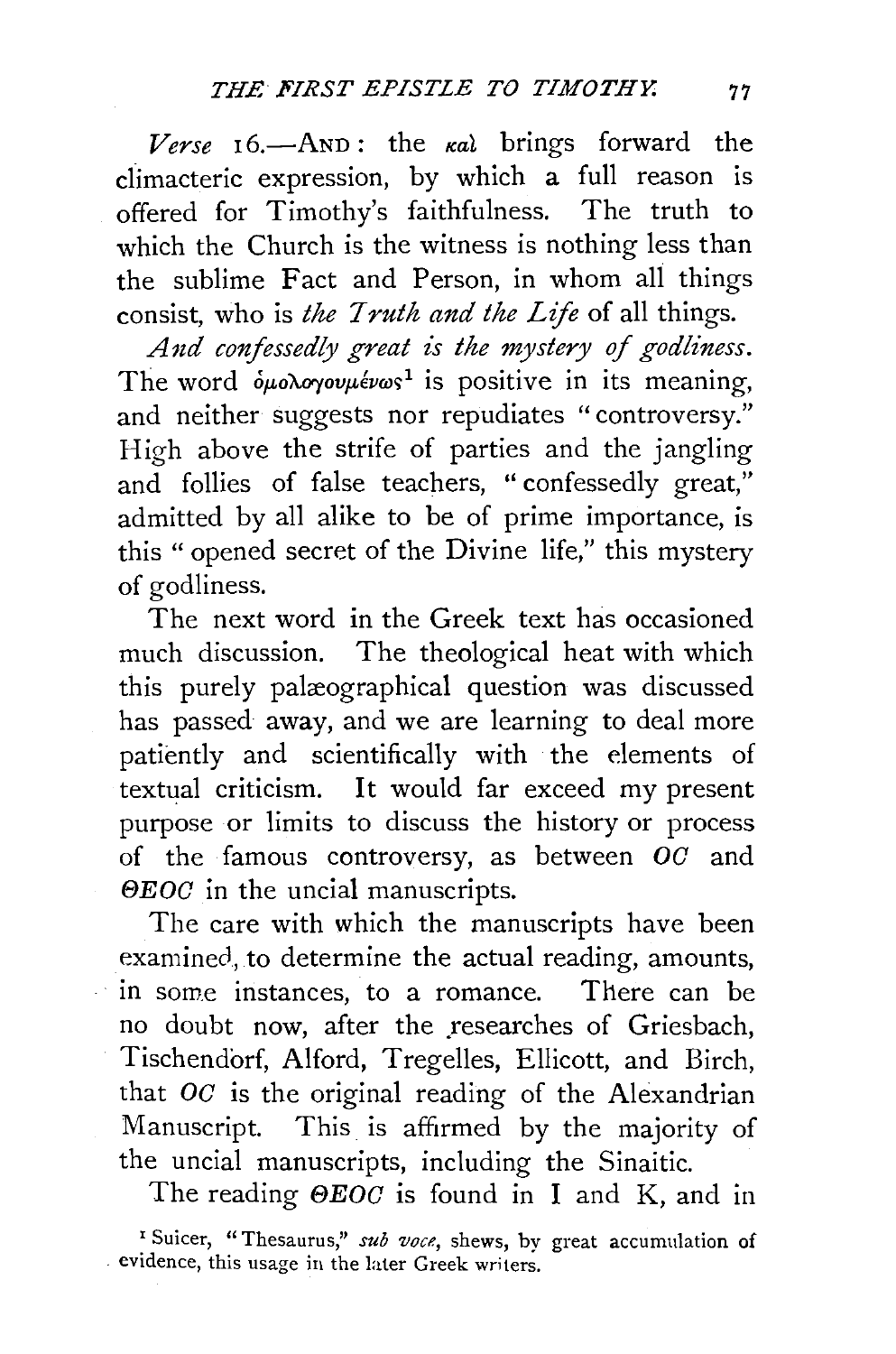the majority of cursive manuscripts, and seems to have been the text read by Hippolytus, Chrysostom, Theodoret, Damascenus, and other Greek Fathers ; but supposing it had been in the original text, it is remarkable that it was not advanced in the Arian and Nestorian controversy, in proof of the Divinity of our Lord. W ettstein, in his elaborate treatment of the text, leans to the reading  $\delta$ , which is found in D', and he justifies it with great acuteness and learning from the use made of it in Latin versions and Latin Fathers. Alford and Ellicott urge that this reading is a correction from  $\delta s$ , to make it agree with  $\mu\nu\sigma\dot{\eta}\rho\omega\nu$ . However, it was not "the mystery" which was manifested and received up into glory : and if  $\delta$  be the true reading, the Apostle says, "that that which was manifested in the flesh was seen by angels," &c. (Cf I John i. 4; John i. 4, 46; iii. 26, 34.)

If we are to be governed by internal considerations,  $\delta$  seems to throw the greatest light on the passage ; but it cannot stand before the evidence in favour of  $\delta s$ , which may be considered as finally determined. Dr. Davidson has recently translated it-" in him who was manifested in the flesh." We prefer a certain abruptness, and would render it thus : " *He who was manifested in the flesh*." Ellicott objects to givlng this force to a relative pronoun, which is not emphatic, and. regards it as a relative to an omitted antecedent, such as CHRIST, or, SoN OF GoD. The whole verse is thought by Heydenreich and Mack to be a portion of a rhythmical or responsive hymn, akin to that which we find in Ephes. v. 14. This might account for the difficulty of the construction; as the fragment quoted would be gram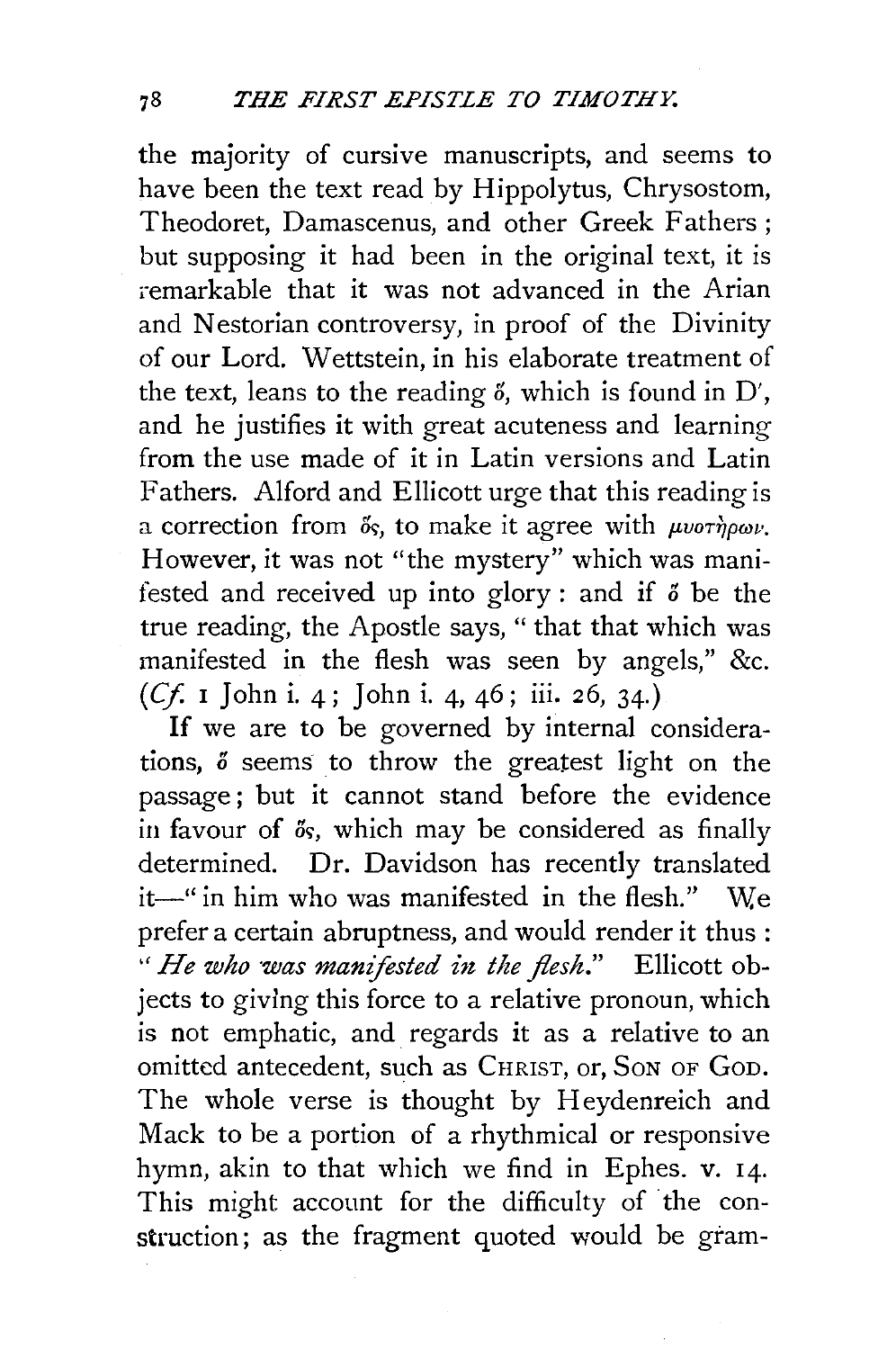matically ruled by its original reference, and would be left unaltered. This hypothesis furnishes us with another pregnant hint of the truths and mutually accredited ideas and sentiments which appear continually to be underlying, and therefore preceding, the composition of the earliest fragments of the New Testament.

These words, or words like them, may already have been sung in the churches and homes of the Christians in Ephesus and *Rome.* 

A few words only of detailed exposition. If Christ was "*manifested* in the flesh," those who said or sang of this manifestation must have *be*lieved in his pre-existent glory. The "flesh" *some*times means (1) the human body (1 Cor. xv. 50; Rom. ii. 28); sometimes (2) " the body " as distinct from the "spirit" (Luke xxiv. 49) ; often, however, (3) as " the body, soul, and spirit," the whole of humanity, without insisting on the contrariety *be*tween the Divine and human (Matt. xxiv. 22; Luke iii.  $6$ ; John i.  $14$ ; xvii. 2). It has another and frequent usage for (4) humanity without God (John iii. 6; Rom. vii.  $5, 18, 25$ ); but here it is obviously used in the third of these meanings. As the Logos became flesh, or "humanity," so He who was from the beginning was manifested in the flesh, and, concealed by. the veil of his humanity, was *justified as such in the Spirit.* The Spirit was given to men to open their eyes to the meaning of this manifestation. He was declared to *be*  the Son of God according to the Spirit, by or from his resurrection. The eye of the flesh saw Him to be wounded, bruised, and reckoned among trans-